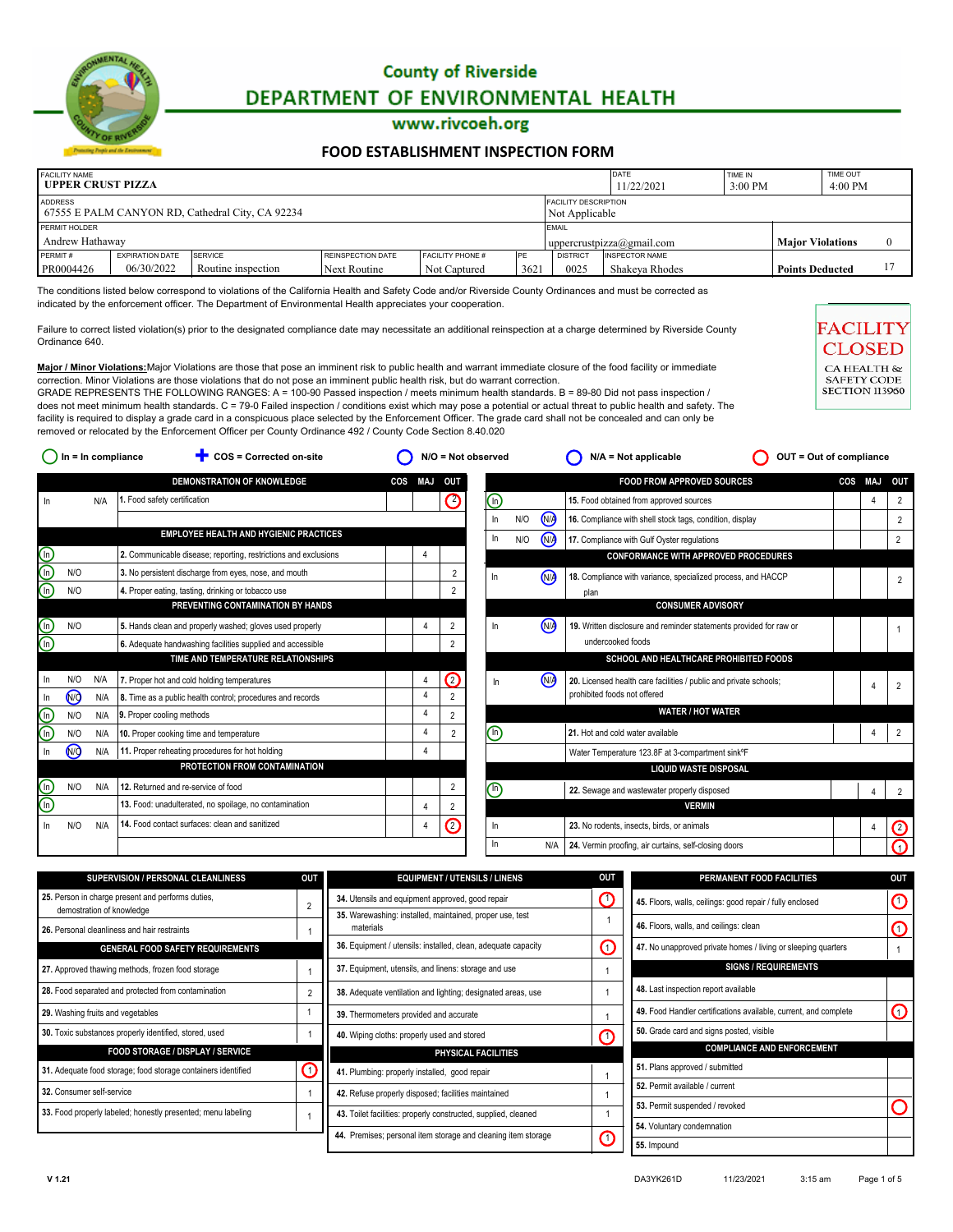

www.rivcoeh.org

#### **[FOOD ESTABLISHMENT INSPECTION FORM](http://rivcoeh.org/)**

| <b>FACILITY NAME</b>                                                   | DATE      | PERMIT#<br>the contract of the contract of the contract of the contract of the contract of |
|------------------------------------------------------------------------|-----------|--------------------------------------------------------------------------------------------|
| $CDI$ ICT DI $77$<br><b>IDDED</b><br>L<br>'EN<br>ILLA<br><u>unuu 1</u> | 1/22/2021 | PR0004426                                                                                  |

### **1. FOOD SAFETY CERTIFICATION**



**Inspector Comments:** Observed no food manager certificate available at time of inspection. Food facilities that prepare, handle or serve unpackaged potentially hazardous food, shall have an employee who has passed an approved food safety certification examination.

**Violation Description:** Food facilities that prepare, handle or serve non-prepackaged potentially hazardous food, shall have an employee who has passed an approved food safety certification examination. Food safety certificate must be maintained at the food facility and made available for inspection. (113947.1 - 113947.5)

### **14. FOOD CONTACT SURFACES; CLEAN AND SANITIZED**



**Inspector Comments:** Observed mechanical dishwasher not dispensing sanitizer. Impound tag placed on unit. Repair mechanical dishwasher to ensure sanitizer is properly dispensed.

**Violation Description:** All food contact surfaces of utensils and equipment shall be properly cleaned and sanitized. Food contact surfaces shall be clean to the sight and touch, no accumulation of dust, dirt, food residue, and other debris. (114097, 114099.1, 114099.2, 114099.4, 114099.6, 114099.7, 114101(b-d), 114105, 114109, 114111, 114113, 114115, 114117, 114118, 114123, 114125(b), 114130.2, 114130.5, 114141)

### **23. NO RODENTS, INSECTS, BIRDS, OR ANIMALS**

**POINTS 2**

**Inspector Comments:** Observed multiple live and dead cockroaches on floors, shelving and inside prepackaged food storage containers throughout kitchen areas. Eliminate cockroaches and all evidence of cockroaches from facility.

**Violation Description:** Each food facility shall be kept free of vermin. Only approved animals, such as service animals or decorative fish in aquariums, are permitted inside a food facility. (114259.1, 114259.4, 114259.5)

# **24. VERMIN PROOFING, AIR CURTAINS, SELF-CLOSING DOORS**



**Inspector Comments:** Observed damaged walls, gaps between FRP walls and gaps between ceiling tiles throughout facility. Properly seal all holes, gaps and crevices to prevent vermin entry or harborage.

**Violation Description:** Each food facility shall be constructed, equipped, maintained, and operated to prevent the entrance and harborage of animals, including birds and vermin. (114259, 114259.2, 114259.3)

## **31. ADEQUATE FOOD STORAGE; FOOD STORAGE CONTAINERS IDENTIFIED**



**Inspector Comments:** Observed the following:

1) Cases of noodles and soda syrup stored directly on flooring below dry storage shelving. Properly store all food items at least 6 inches above the floor to prevent contamination.

2) An open bag of salt stored on shelving at dry storage area. Properly store bagged food items inside an approved container with a tight-fitting lid once bag is opened.

**Violation Description:** Food shall be stored in approved containers and labeled as to contents. Food shall be stored at least 6" above the floor on approved shelving. (114047, 114049, 114051, 114053, 114055, 114067(h), 114069(b))

## **34. UTENSILS AND EQUIPMENT APPROVED, GOOD REPAIR**



**Inspector Comments:** Observed the following:

1) Unclean/rusted metal strips behind handwashing sink near dry storage area. Clean/ replace metal strips.

2) Missing air gap between pipes and rim of floor sink below 3-compartment sink. Provide an air gap of at least 1 inch between pipes and rim of floor sink to prevent contamination of pipes in the event of a sewage backup.

3) Black mold-like substances on caulking above 3-compartment sink. Replace damaged caulking.

4) Damaged pizza preparation cold-top cooler. Repair dented and taped areas of cooler or replaced cooler to prevent vermin harborage.

**Violation Description:** All utensils and equipment shall be approved and in good repair. (114130, 114130.1-114130.6, 114132, 114133, 114137, 114175, 114177, 114257)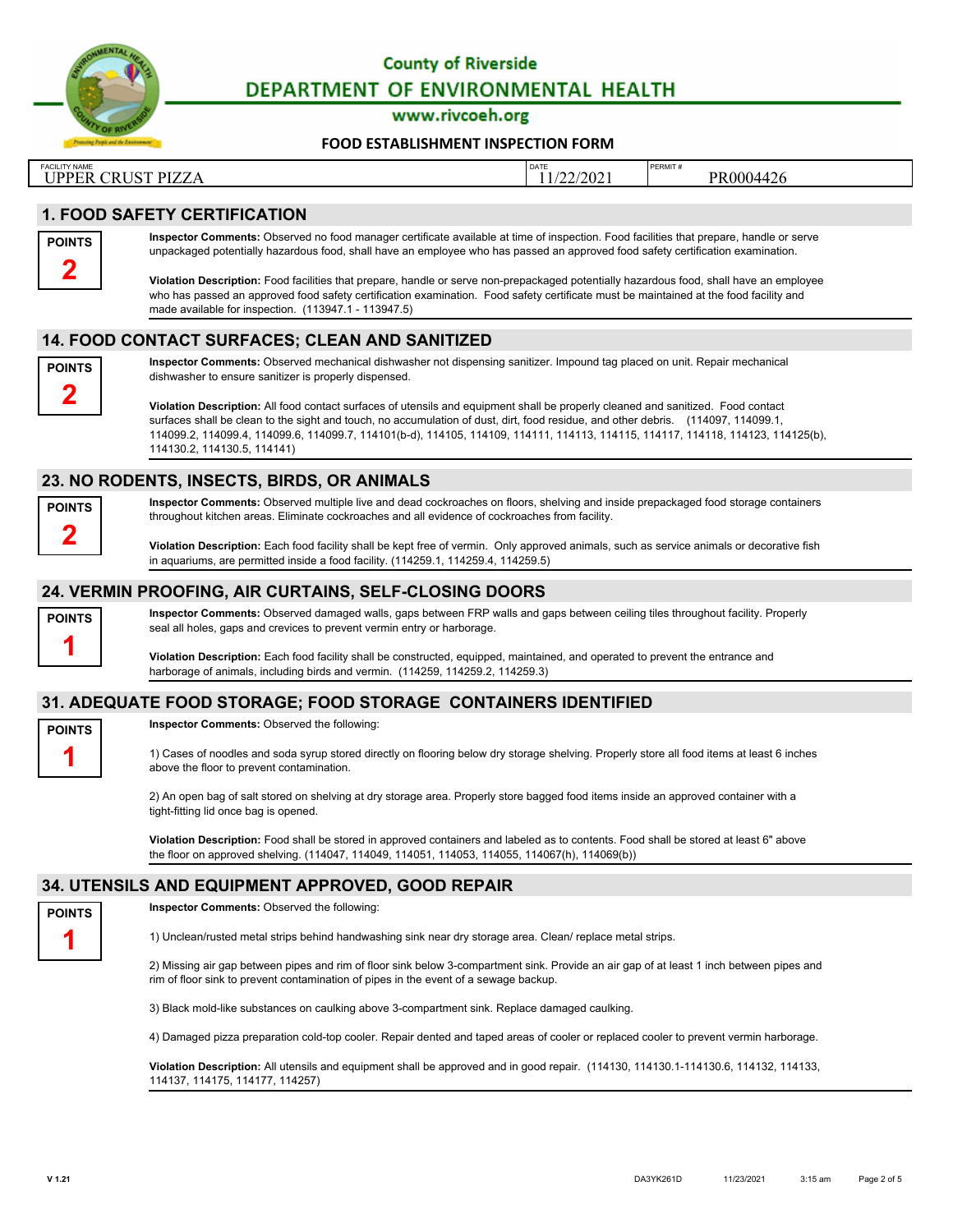

www.rivcoeh.org

**[FOOD ESTABLISHMENT INSPECTION FORM](http://rivcoeh.org/)**

FACILITY NAME PERMIT # PERMIT # PERMIT # PERMIT # PERMIT # PERMIT # PERMIT # PERMIT # PERMIT # PERMIT # PERMIT # PERMIT # PERMIT # PERMIT # PERMIT # PERMIT # PERMIT # PERMIT # PERMIT # PERMIT # PERMIT # PERMIT # PERMIT # P UPPER CRUST PIZZA  $\boxed{1/22/2021}$  PR0004426

## **36. EQUIPMENT / UTENSILS PROPERLY INSTALLED, CLEAN;ADEQUATE CAPACITY**

**POINTS 1**

1) Unclean table top can opener near food preparation sink.

2) An accumulation of food debris inside strainers below food preparation sink and 3-compartment sink.

3) Unclean fan guards inside walk-in cooler.

**Inspector Comments:** Observed the following:

4) Unclean inner surfaces of soda nozzles at soda dispenser.

5) Employee stated bowl to measure cheese for pizzas and rolling pin for pizza dough were only washed once a day.

6) Employee stated pizza screens are not washed, rinsed and sanitized, only burned in the oven.

Maintain equipment clean and ensure in-use equipment are washed, rinsed and sanitized at least every 4 hours.

**Violation Description:** All utensils and equipment shall be clean and installed in an approved manner. Equipment type and quantity shall be adequate for the operation.(114115, 114130.3, 114139, 114153, 114163, 114165, 114167, 114169, 114175, 114180, 114182, 114257)

### **40. WIPING CLOTHS: PROPERLY USED AND STORED**



**Inspector Comments:** Observed wiping cloths stored on counter tops throughout kitchen areas. Properly store all wiping cloths inside bucket with approved sanitizer concentration.

**Violation Description:** Wiping cloths used to clean food spills shall be used only once, unless stored in an approved concentration of sanitizer solution and laundered daily. (114135, 114185.1, 114185.3(d-e))

## **44. PREMISES; PERSONAL ITEM STORAGE AND CLEANING ITEM STORAGE**

| <b>POINTS</b> |  |
|---------------|--|
|               |  |

**Inspector Comments:** Observed the following:

1) A hat and keys stored on shelving above food items at dry food storage.

2) Personal drinks stored on food preparation tables throughout facility.

3) Personal drinks stored above containers of salad dressing inside 2-door cooler near beverage dispenser.

Store all personal items in lockers or other approved designated area.

**Violation Description:** Lockers or another approved area for personal belongings shall be provided. The premises of each food facility shall be kept clean and free of litter and items that are unnecessary to the operation or maintenance of the facility. At least one janitorial sink with hot and cold running water shall be provided. Cleaning supplies and equipment shall be stored separate from food and food-related areas. Mops shall be stored in such a way that allows air-drying. (114123, 114256, 114256.1, 114256.2, 114256.4, 114257.1, 114279, 114281, 114282)

# **45. FLOORS, WALLS, CEILING: GOOD REPAIR / FULLY ENCLOSED**

**Inspector Comments:** Observed missing tiles on wall above salad preparation cold-top cooler. Replace missing tiles.

**Violation Description:** The floors, walls, ceilings finishes must be of an approved material, durable, smooth, nonabsorbent, and easily cleanable. Food facilities shall be fully enclosed. (114143 (d), 114257, 114266, 114268, 114271, 114272)

## **46. FLOORS, WALLS, AND CEILINGS: CLEAN**



**POINTS 1**

**Inspector Comments:** Observed the following:

1) Unclean electrical outlets, floors and walls below and behind equipment throughout facility. Properly move all equipment to thoroughly clean floors and walls.

2) Pooled water on floor below drainboard between 3-compartment sink and mechanical dishwasher. Eliminate pooling of water.

3) An accumulation of boxes on floor blocking rear exit. Boxes were removed by end of inspection. Discontinue blocking rear exit.

**Violation Description:** Floors, walls, and ceilings shall be maintained clean. (114257, 114268.1)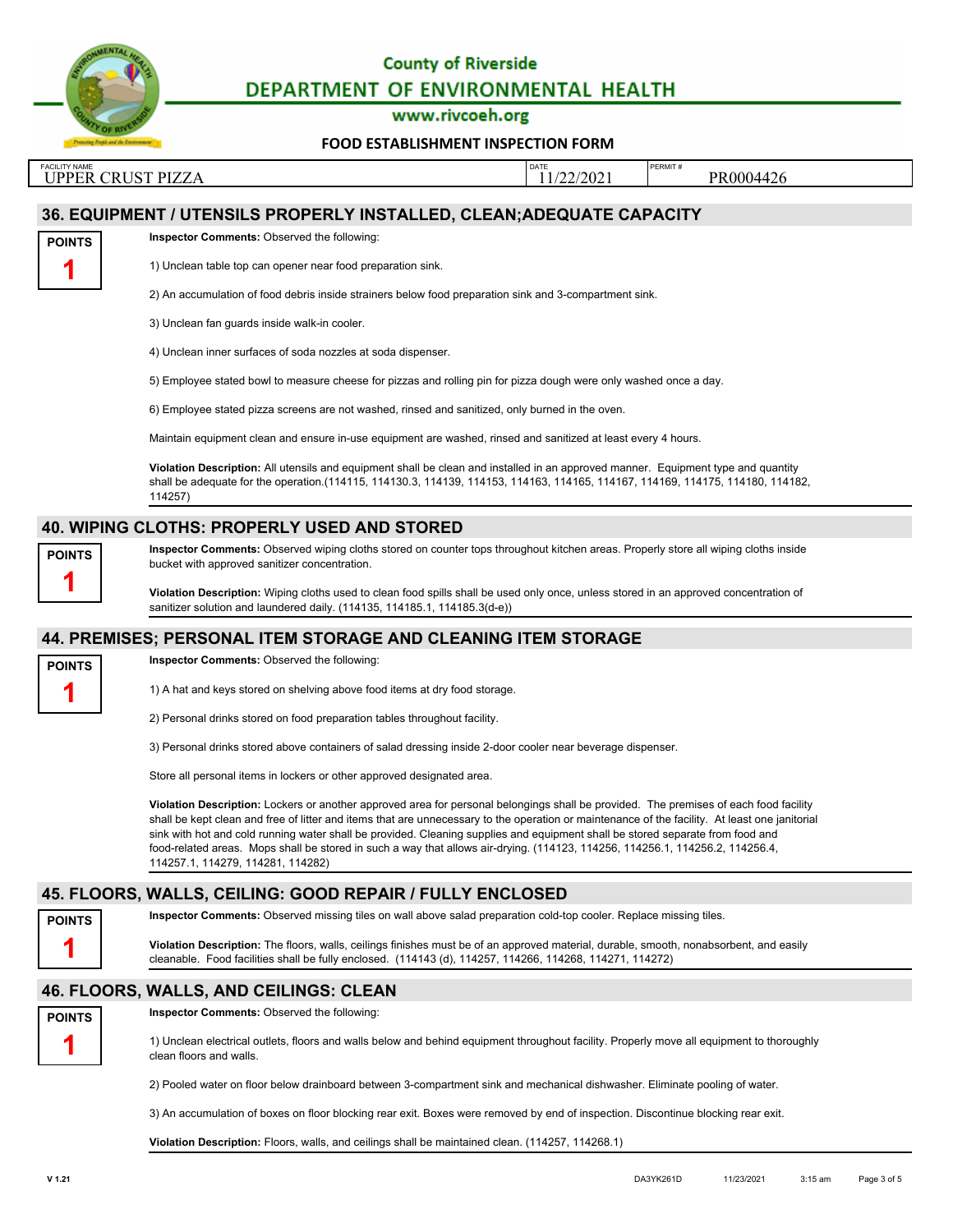

www.rivcoeh.org

#### **[FOOD ESTABLISHMENT INSPECTION FORM](http://rivcoeh.org/)**

FACILITY NAME PERMIT # PERMIT # PERMIT # PERMIT # PERMIT # PERMIT # PERMIT # PERMIT # PERMIT # PERMIT # PERMIT # PERMIT # PERMIT # PERMIT # PERMIT # PERMIT # PERMIT # PERMIT # PERMIT # PERMIT # PERMIT # PERMIT # PERMIT # P UPPER CRUST PIZZA  $\boxed{\text{11/22/2021}}$  PR0004426

# **49. FOOD HANDLER CERTIFICATIONS AVAILABLE, CURRENT, COMPLETE**



**Inspector Comments:** Observed 3 expired and 3 unapproved food handler cards. All employees who handle food, utensils, or food equipment shall have a valid Riverside County Food Handler Certificate within one week of commencing work.

**Violation Description:** County of Riverside Environmental Health Food Handler Certification(s) are available and current for all employees who prepare, store, or serve exposed food. (Riverside County Ordinance 567)

### **53. PERMIT SUSPENDED / REVOKED**



**Inspector Comments:** Vermin infestation

**Violation Description:** If an imminent health hazard is observed, an enforcement officer may temporarily suspend the permit and order the food facility immediately closed. (114405, 114409)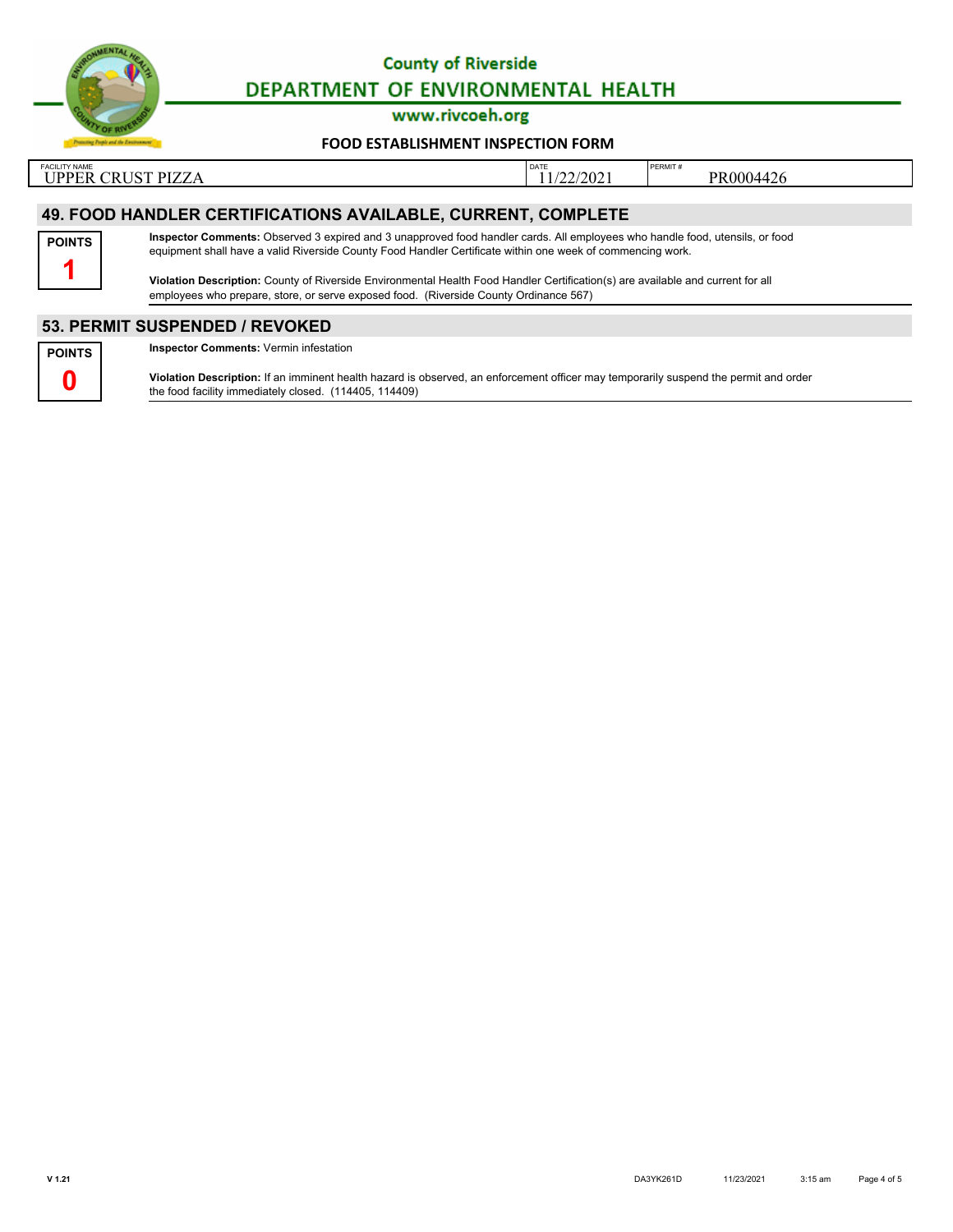

www.rivcoeh.org

#### **[FOOD ESTABLISHMENT INSPECTION FORM](http://rivcoeh.org/)**

| <b>FACILITY NAME</b><br><b>IICT DI77</b><br><b>IDDER</b><br>$\sim$ $\sim$<br>ΈK<br>в.<br>1221<br><u>UNUDI</u> | <b>DATE</b><br>/22/2021 | PERMIT #<br><b>PR0004</b><br>1044 ن<br>⊤∠∪ |
|---------------------------------------------------------------------------------------------------------------|-------------------------|--------------------------------------------|
|                                                                                                               |                         |                                            |

# **Overall Inspection Comments**

A routine inspection was conducted in addition to a complaint investigation (complaint #CO0081309). At this time this facility had failed to meet the minimum requirements of the California Health and Safety Code (83 = B) and facility has been closed due to vermin infestation. Ensure violations listed on this report are corrected, then call our office to request a re-inspection to be re-opened and re-scored. "Facility Closed" sign posted. "A" card removed. "Facility Closed" sign must remain posted until removed by an employee of this Department. Contact Shakeya Rhodes with any questions at (760) 320-1048.

**Did you know** that effective January 1, 2018, the California Health and Safety Code was amended to make it easier for food facilities to donate food? Please consider donating your excess food product to a local food bank, pantry, or soup kitchen. As a good faith food donor, you are protected from civil and criminal liability if the food product later causes harm to its recipient, unless the injury is a direct result of gross negligence or intentional misconduct in the preparation or handling of the donated food. See Section 171425 of the Civil Code and Sections 114432 to 114434 inclusive of the Health and Safety Code. For more information visit our website at www.rivcoeh.org.

**Signature**

**Person in Charge Marissa Garcia 11/22/2021**

akusa k

**Environmental Health Specialist Shakeya Rhodes 11/22/2021**